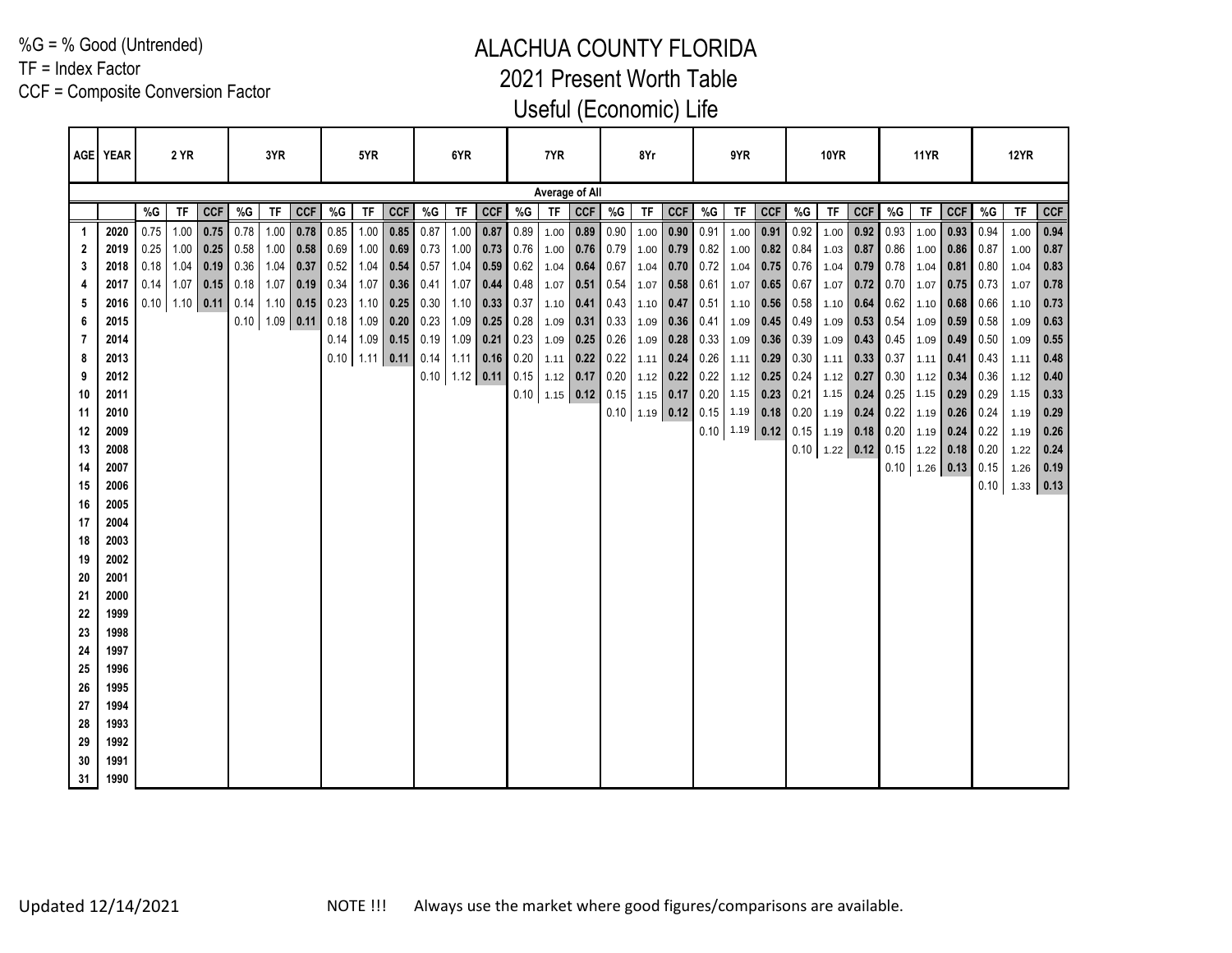TF = Index Factor

CCF = Composite Conversion Factor

|          | AGE YEAR     |              | 13YR         |                  |              | <b>14YR</b>  |             |              | 15YR         |                         |              | <b>16YR</b>  |                  |                              | 17YR                 |              |                | <b>18YR</b>      |                                 |              | 19YR                   |                    |              | <b>20YR</b>  |              |              | <b>25YR</b>           |                     |              | <b>26YR</b>  |                  |              | <b>30YR</b> |                            |
|----------|--------------|--------------|--------------|------------------|--------------|--------------|-------------|--------------|--------------|-------------------------|--------------|--------------|------------------|------------------------------|----------------------|--------------|----------------|------------------|---------------------------------|--------------|------------------------|--------------------|--------------|--------------|--------------|--------------|-----------------------|---------------------|--------------|--------------|------------------|--------------|-------------|----------------------------|
|          |              |              |              |                  |              |              |             |              |              |                         |              |              |                  |                              |                      |              |                |                  |                                 |              |                        |                    |              |              |              |              |                       |                     |              |              |                  |              |             |                            |
|          |              |              |              |                  |              |              |             |              |              |                         |              |              |                  |                              |                      |              | Average of All |                  |                                 |              |                        |                    |              |              |              |              |                       |                     |              |              |                  |              |             |                            |
|          |              | %G           | TF           | <b>CCF</b>       | %G           | <b>TF</b>    | <b>CCF</b>  | %G           | TF           | <b>CCF</b>              | %G           | <b>TF</b>    | <b>CCF</b>       | %G                           | <b>TF</b>            | <b>CCF</b>   | %G             | TF               | <b>CCF</b>                      | %G           | $\mathsf{T}\mathsf{F}$ | <b>CCF</b>         | %G           | TF           | <b>CCF</b>   | %G           | TF                    | <b>CCF</b>          | %G           | TF           | <b>CCF</b>       | %G           | TF          | <b>CCF</b>                 |
|          | 2020         | 0.94         | 1.00         | 0.94             | 0.95         | 1.00         | 0.95        | 0.95         | 1.00         | 0.95                    | 0.96         | 1.00         | 0.96             | 0.96                         | 1.00                 | 0.96         | 0.96           | 1.00             | 0.96                            | 0.97         |                        | $1.00$ 0.97        | 0.97         | 1.00         | 0.97         | 0.98         | 1.00                  | 0.98                | $\big  0.98$ | 1.00         | 0.98             | 0.98         | 1.00        | 0.98                       |
| 2        | 2019         | 0.88         | 1.00         | 0.88             | 0.89         | 1.00         | 0.89        | 0.90         | 1.00         | 0.90                    | 0.91         | 1.00         |                  | $0.91$ 0.91                  | 1.00                 | 0.91         | 0.92           | 1.00             | 0.92                            | 0.93         | 1.00                   | $0.93$ 0.93        |              | 1.00         | 0.93         | 0.95         | 1.00                  | $0.95$ 0.94         |              | 1.00         | 0.94             | 0.94         |             | $1.00$ 0.94                |
| 3        | 2018         | 0.82         | 1.04         | 0.85             | 0.84         | 1.04         | 0.87        | 0.85         | 1.04         | 0.88                    | 0.86         | 1.04         |                  | $0.89$ 0.87                  | 1.04                 | 0.90         | 0.88           |                  | $1.04$ 0.92                     | 0.89         | 1.04                   | 0.93               | 0.90         | 1.04         | 0.94         | 0.93         | 1.04                  | 0.97                | $\big  0.95$ | 1.04         | 0.99             | 0.92         |             | $1.04$ 0.96                |
|          | 2017         | 0.75         | 1.07         | 0.8              | 0.77         | 1.07         | 0.82        | 0.79         | 1.07         | 0.85                    | 0.81         | 1.07         |                  | $0.87$ 0.82                  | 1.07                 | 0.88         | 0.83           | 1.07             | 0.89                            | 0.85         | 1.07                   | 0.91               | 0.86         | 1.07         | 0.92         | 0.90         | 1.07                  | $0.96 \mid 0.93$    |              | 1.07         | $\mathbf{1}$     | 0.91         | 1.07        | 0.97                       |
| 5        | 2016<br>2015 | 0.69         | 1.10         | 0.76             | 0.71         | 1.10         | 0.78        | 0.73<br>0.68 | 1.10         | 0.80                    | 0.75         | 1.10         |                  | $0.83$ 0.77                  | 1.10                 | 0.85         | 0.79           |                  | $1.10$ 0.87                     | 0.81         | 1.10                   | $\vert$ 0.89       | 0.82         | 1.10         | 0.90         | 0.87         | 1.10                  | $0.96$ 0.91         |              | 1.10         | $\mathbf{1}$     | 0.89         |             | $1.10$ 0.98                |
|          |              | 0.62         | 1.09         | 0.68             | 0.65         | 1.09         | 0.71        |              | 1.09         | 0.74                    | 0.71         | 1.09         |                  | $0.77$ 0.73                  | 1.09                 | 0.80         | 0.75           |                  | $1.09$ 0.82                     | 0.77         | 1.09                   | 0.84               | 0.78         | 1.09         | 0.85         | 0.84         | 1.09                  | $0.92 \ 0.89$       |              | 1.09         | 0.97             | 0.84         |             | $1.09$ 0.92                |
|          | 2014         | 0.54         | 1.09         | 0.59             | 0.58         | 1.09         | 0.63        | 0.62         | 1.09         | 0.68                    | 0.65         | 1.09         |                  | $0.71$ 0.68                  | 1.09                 | 0.74         | 0.70           |                  | $1.09$ 0.76                     | 0.72         | 1.09                   | 0.78               | 0.74         | 1.09         | 0.81         | 0.81         | 1.09                  | $0.88$ 0.87         | $\big  0.85$ | 1.09         | 0.95             | 0.81         | 1.09        | 0.88                       |
|          | 2013<br>2012 | 0.47<br>0.41 | 1.11         | 0.52             | 0.51<br>0.45 | 1.11         | 0.57<br>0.5 | 0.55<br>0.49 | 1.11         | 0.61                    | 0.58<br>0.53 | 1.11         |                  | $0.64 \ 0.62$<br>$0.59$ 0.57 | 1.11                 | 0.69<br>0.64 | 0.65<br>0.60   |                  | $1.11$ 0.72<br>$1.12$ 0.67      | 0.68<br>0.63 | 1.11                   | 0.75               | 0.69<br>0.65 | 1.11         | 0.77<br>0.73 | 0.78<br>0.75 | 1.11                  | 0.87                | $0.84$ 0.82  | 1.11         | 0.94<br>0.92     | 0.75<br>0.72 |             | $1.11$ 0.83<br>$1.12$ 0.81 |
|          | 2011         | 0.34         | 1.12<br>1.15 | 0.46 <br>0.39    | 0.39         | 1.12<br>1.15 | 0.45        | 0.43         | 1.12<br>1.15 | $0.55$ 1<br>0.49        | 0.47         | 1.12<br>1.15 |                  | $0.54$ 0.51                  | 1.12<br>1.15         | $0.59$ 0.54  |                | 1.15             | $0.62$ 0.57                     |              | 1.12<br>1.15           | 0.71  <br>0.66     | 0.60         | 1.12<br>1.15 | 0.69         | 0.71         | 1.12<br>1.15          | $0.82 \ 0.80$       |              | 1.12<br>1.15 | 0.92             | 0.70         | $1.15$ 0.81 |                            |
| 10<br>11 | 2010         | 0.29         |              | 0.35             | 0.33         | 1.19         | 0.39        | 0.37         | 1.19         | 0.44                    | 0.42         |              |                  | 0.46                         |                      | $0.55$ 0.49  |                |                  |                                 |              |                        | $0.62 \ 0.55$      |              |              | 0.65         | 0.68         |                       | $0.81$ 0.78         |              | 1.19         | 0.93             | 0.69         |             | $1.19$ 0.82                |
| 12       | 2009         | 0.25         | 1.19<br>1.19 | 0.3              | 0.28         | 1.19         | 0.33        | 0.31         | 1.19         | $\vert$ 0.37            | 0.36         | 1.19<br>1.19 | 0.50             | $0.43 \ 0.40$                | 1.19<br>1.19         | 0.48         | 0.44           |                  | $1.19$ 0.58 0.52<br>$1.19$ 0.52 | 0.47         | 1.19                   | $1.19$ 0.56        | 0.50         | 1.19<br>1.19 | 0.60         | 0.64         | 1.19<br>1.19          | $0.76$ 0.76         |              | 1.19         | 0.9              | 0.68         |             | $1.19$ 0.81                |
| 13       | 2008         | 0.22         | 1.22         | 0.27             | 0.24         | 1.22         | 0.29        | 0.26         | 1.22         | $\mid$ 0.32 $\mid$ 0.31 |              | 1.22         |                  | $0.38$ 0.35                  | 1.22                 | 0.43         | 0.39           |                  | $1.22$ 0.48                     | 0.42         |                        | $1.22$ 0.51        | 0.45         | 1.22         | 0.55         | 0.60         | 1.22                  | $0.73 \mid 0.74$    |              | 1.22         | 0.9              | 0.68         | 1.22        | 0.83                       |
| 14       | 2007         | 0.20         | 1.26         | 0.25             | 0.22         | 1.26         | 0.28        | 0.23         | 1.26         | 0.29                    | 0.27         | 1.26         |                  | $0.34$ 0.31                  | 1.26                 | 0.39         | 0.34           |                  | $1.26$ 0.43                     | 0.37         |                        | $1.26$ 0.47        | 0.40         | 1.26         | 0.50         | 0.56         | 1.26                  | $0.71$ 0.71         |              | 1.26         | 0.89             | 0.66         |             | $1.26$ 0.83                |
| 15       | 2006         | 0.15         | 1.33         | 0.2              | 0.20         | 1.33         | 0.27        | 0.21         | 1.33         | $0.28$ 0.24             |              | 1.33         |                  | $0.32 \ 0.28$                | 1.33                 | 0.37         | 0.31           |                  | $1.33$ 0.41                     | 0.33         |                        | $1.33$ 0.44        | 0.35         | 1.33         | 0.47         | 0.52         | 1.33                  | $0.69 \mid 0.68$    |              | 1.33         | 0.9              | 0.64         |             | $1.33$ 0.85                |
| 16       | 2005         |              |              | $0.10$ 1.38 0.14 | 0.15         |              | $1.38$ 0.21 | 0.20         | 1.38         | $0.28$ 0.22             |              | 1.38         |                  | $0.30 \,   \, 0.25$          | 1.38                 | 0.35         | 0.27           |                  | $1.38$ 0.37                     | 0.29         | 1.38                   | 0.40               | 0.31         | 1.38         | 0.43         | 0.48         | 1.38                  | $0.66$ 0.66         |              | 1.38         | 0.91             | 0.60         | 1.38        | 0.83                       |
| 17       | 2004         |              |              |                  | 0.10         |              | $1.49$ 0.15 | 0.15         |              | $1.49$ 0.22 0.20        |              | 1.49         |                  | $0.30 \mid 0.21$             | 1.49                 | 0.31         | 0.23           |                  | $1.49$ 0.34                     | 0.25         | 1.49                   | $\vert 0.37 \vert$ | 0.27         | 1.49         | 0.40         | 0.44         | 1.49                  | $0.66$ 0.63         |              | 1.48         | 0.93             | 0.57         |             | $1.49$ 0.85                |
| 18       | 2003         |              |              |                  |              |              |             | 0.10         |              | $1.55$ 0.16             | 0.15         |              | $1.55$ 0.23      | 0.20                         | 1.55                 | 0.31         | 0.22           |                  | $1.55$ 0.34                     | 0.23         | 1.55                   | $0.36$ 0.24        |              | 1.55         | 0.37         | 0.39         | 1.55                  | $0.60 \,   \, 0.60$ |              | 1.55         | 0.93             | 0.53         | 1.55        | 0.82                       |
| 19       | 2002         |              |              |                  |              |              |             |              |              |                         |              |              | $0.10$ 1.58 0.16 | 0.15                         | 1.58                 | 0.24         | 0.20           |                  | $1.58$ 0.32                     | 0.21         | 1.58                   | $0.33 \ 0.22$      |              | 1.58         | 0.35         | 0.34         | 1.58                  | 0.54                | 0.57         | 1.58         | 0.9              | 0.50         |             | $1.58$ 0.79                |
| 20       | 2001         |              |              |                  |              |              |             |              |              |                         |              |              |                  |                              | $0.10$   1.59   0.16 |              | 0.15           |                  | $1.59$ 0.24 0.20                |              |                        | $1.59$ 0.32 0.21   |              | 1.59         | 0.33         | 0.30         | 1.59                  | $0.48$ 0.55         |              | 1.59         | 0.87             | 0.46         | 1.59        | 0.73                       |
| 21       | 2000         |              |              |                  |              |              |             |              |              |                         |              |              |                  |                              |                      |              |                | $0.10$ 1.60 0.16 |                                 | 0.15         |                        | $1.60$ 0.24        | 0.20         | 1.60         | 0.32         | 0.26         | 1.60                  | $0.42$ 0.52         |              | 1.60         | 0.83             | 0.39         |             | $1.60$ 0.62                |
| 22       | 1999         |              |              |                  |              |              |             |              |              |                         |              |              |                  |                              |                      |              |                |                  |                                 | 0.10         |                        | $1.62$ 0.16        | 0.15         | 1.62         | 0.24         | 0.26         | 1.62                  | $0.42 \mid 0.49$    |              | 1.62         | 0.79             | 0.38         | 1.62        | 0.62                       |
| 23       | 1998         |              |              |                  |              |              |             |              |              |                         |              |              |                  |                              |                      |              |                |                  |                                 |              |                        |                    | 0.10         | $1.64$ 0.16  |              | 0.23         | 1.64                  | $0.38 \mid 0.46$    |              | 1.64         | 0.75             | 0.34         |             | $1.64$ 0.56                |
| 24       | 1997         |              |              |                  |              |              |             |              |              |                         |              |              |                  |                              |                      |              |                |                  |                                 |              |                        |                    |              |              |              | 0.23         | 1.66                  | $0.38$ 0.43         |              | 1.66         | 0.71             | 0.33         |             | $1.66$ 0.55                |
| 25       | 1996         |              |              |                  |              |              |             |              |              |                         |              |              |                  |                              |                      |              |                |                  |                                 |              |                        |                    |              |              |              | 0.21         | 1.68                  | $0.35 \mid 0.40$    |              | 1.68         | 0.67             | 0.27         |             | $1.68$ 0.45                |
| 26       | 1995         |              |              |                  |              |              |             |              |              |                         |              |              |                  |                              |                      |              |                |                  |                                 |              |                        |                    |              |              |              | 0.21         | 1.72                  | $0.36$ 0.38         |              | 1.72         | 0.65             | 0.27         |             | $1.72$ 0.46                |
| 27       | 1994         |              |              |                  |              |              |             |              |              |                         |              |              |                  |                              |                      |              |                |                  |                                 |              |                        |                    |              |              |              | 0.15         | $1.76$ 0.26 0.26      |                     |              | 1.76         | 0.46             | 0.22         |             | $1.76$ 0.39                |
| 28       | 1993         |              |              |                  |              |              |             |              |              |                         |              |              |                  |                              |                      |              |                |                  |                                 |              |                        |                    |              |              |              |              | $0.10$ 1.80 0.18 0.22 |                     |              | 1.80         | 0.4              | 0.22         |             | $1.80$ 0.40                |
| 29       | 1992         |              |              |                  |              |              |             |              |              |                         |              |              |                  |                              |                      |              |                |                  |                                 |              |                        |                    |              |              |              |              |                       |                     |              |              | $0.10$ 1.84 0.18 | 0.21         |             | $1.84$ 0.39                |
| 30       | 1991         |              |              |                  |              |              |             |              |              |                         |              |              |                  |                              |                      |              |                |                  |                                 |              |                        |                    |              |              |              |              |                       |                     |              |              |                  |              |             | $0.20$ 1.87 0.37           |
| 31       | 1990         |              |              |                  |              |              |             |              |              |                         |              |              |                  |                              |                      |              |                |                  |                                 |              |                        |                    |              |              |              |              |                       |                     |              |              |                  | 0.15         |             | $1.91$ 0.29                |
| 32       | 1988         |              |              |                  |              |              |             |              |              |                         |              |              |                  |                              |                      |              |                |                  |                                 |              |                        |                    |              |              |              |              |                       |                     |              |              |                  |              |             |                            |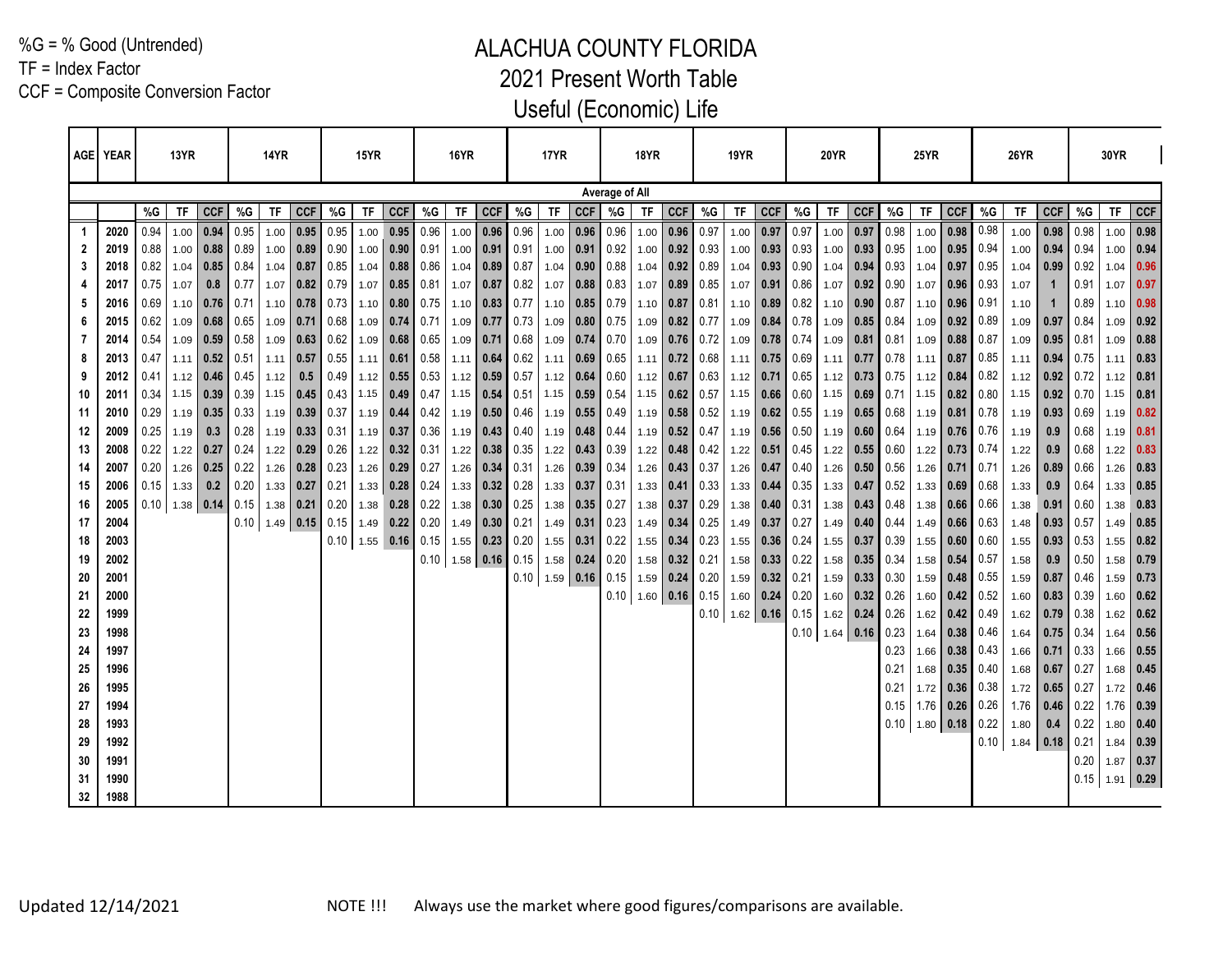TF = Index Factor

CCF = Composite Conversion Factor

|          | AGE YEAR     |      | 6 YR |                       |      | 8YR  |                  |             | <b>10YR</b> |                                                  |              | <b>12YR</b> |                       |              | <b>30YR</b>         |              |      | 3YR                  |            |      | 4YR                                  |             |      | 6YR                            |             |             | 3YR              |             |            | 7YR  |             |               | 6YR                     |            |
|----------|--------------|------|------|-----------------------|------|------|------------------|-------------|-------------|--------------------------------------------------|--------------|-------------|-----------------------|--------------|---------------------|--------------|------|----------------------|------------|------|--------------------------------------|-------------|------|--------------------------------|-------------|-------------|------------------|-------------|------------|------|-------------|---------------|-------------------------|------------|
|          |              |      |      |                       |      |      |                  |             | <b>Bank</b> |                                                  |              |             |                       |              |                     |              |      | <b>Beepers/Cells</b> |            |      | PCs & Laptops                        |             |      | Computer<br><b>Peripherals</b> |             |             |                  |             | Restaurant |      |             |               | Hospital<br>(High Tech) |            |
|          |              | %G   | TF   | CCF                   | %G   | TF   | CCF              | %G          | TF          | <b>CCF</b>                                       | %G           | TF          | CCF                   | $\%G$        | TF                  | CCF          | %G   | TF                   | <b>CCF</b> | %G   |                                      | TF CCF      | %G   | TF                             | <b>CCF</b>  | %G          | <b>TF</b>        | <b>CCF</b>  | %G         | TF.  | <b>CCF</b>  | %G            | <b>TF</b>               | <b>CCF</b> |
|          | 2020         | 0.87 | 1.00 | 0.87                  | 0.90 | 1.00 | 0.90             | 0.92        | 1.00        | 0.92                                             | 0.94         | 1.00        | 0.94                  | 0.98         | 1.00                | 0.98         | 0.70 | 1.00                 | 0.70       | 0.83 |                                      | $1.00$ 0.83 | 0.87 | 1.00                           | 0.87        | 0.78        | 1.00             | 0.78        | 0.89       | 1.00 | 0.89        | 0.87          | 1.00                    | 0.87       |
| 2        | 2019         | 0.73 | 1.01 | $0.74$                | 0.79 | 1.01 | 0.80             | 0.84        | 1.01        | $0.85$ 0.87                                      |              | 1.01        | $0.88$ 0.94           |              | 1.01                | 0.95         | 0.46 | 0.94                 | 0.43       | 0.65 | $0.94$ 0.61                          |             | 0.73 | 1.06                           | $0.77$ 0.58 |             | 1.01             | 0.59        | 0.76       | 1.01 | 0.77        | 0.73          | 1.01                    | 0.74       |
| 3        | 2018         | 0.57 | 1.04 | 0.59                  | 0.67 | 1.04 |                  | $0.70$ 0.76 | 1.04        | 0.79                                             | $\vert$ 0.80 | 1.04        | $0.83$ 0.92           |              | 1.04                | 0.96         | 0.18 | 0.89                 | 0.16       | 0.43 | $0.89$ 0.38 0.57                     |             |      | 0.98                           | $0.56$ 0.36 |             |                  | $1.04$ 0.37 | 0.62       | 1.04 | 0.64        | 0.57          | 1.04                    | 0.59       |
| 4        | 2017         | 0.41 | 1.07 | 0.44                  | 0.54 | 1.07 | 0.58             | 0.67        | 1.07        | 0.72                                             | 0.73         | 1.07        | $0.78$ 0.91           |              | 1.07                | 0.97         | 0.14 | 0.89                 | 0.12       | 0.24 | $0.85$ 0.20                          |             | 0.41 | 0.93                           |             | $0.38$ 0.18 | 1.08             | 0.19        | 0.48       | 1.08 | 0.52        | 0.41          | 1.08                    | 0.44       |
| 5        | 2016         | 0.30 | 1.10 | $0.33$                | 0.43 | 1.10 | 0.47             | 0.58        | 1.10        | 0.64                                             | 0.66         | 1.10        | $0.73$ 0.89           |              | 1.10                | 0.98         |      | $0.10$ 0.89 0.09     |            | 0.18 | $0.78$ 0.14                          |             | 0.30 | 0.96                           | 0.29        | 0.14        | $1.11$ 0.16      |             | 0.37       | 1.11 | 0.41        | 0.30          | 1.11                    | 0.33       |
| 6        | 2015         | 0.23 | 1.10 | 0.25                  | 0.33 | 1.10 | 0.36             | 0.49        | 1.10        | 0.54                                             | 0.58         | 1.10        | $0.64$ 0.84           |              | 1.10                | 0.92         |      |                      |            | 0.14 | $0.78$ 0.11                          |             | 0.23 | 0.98                           | 0.23        |             | $0.10$ 1.11 0.11 |             | 0.28       | 1.11 | 0.31        | 0.23          | 1.10                    | 0.25       |
| 7        | 2014         | 0.19 | 1.10 | $0.21$ 0.26           |      | 1.10 | 0.29             | 0.39        | 1.10        | 0.43                                             | 0.50         | 1.10        | $0.55$ 0.81           |              | 1.10                | 0.89         |      |                      |            |      | $0.10 \mid 0.78 \mid 0.08 \mid 0.19$ |             |      | 0.97                           | 0.18        |             |                  |             | 0.23       | 1.11 | 0.26        | 0.19          | $1.10$ 0.21             |            |
| 8        | 2013         | 0.14 |      | $1.12$ 0.16 0.22      |      |      | $1.12$ 0.25 0.30 |             | 1.12        | 0.34                                             | 0.43         | 1.12        | $0.48$ 0.75           |              | 1.12                | 0.84         |      |                      |            |      |                                      |             | 0.14 | 0.97                           | 0.14        |             |                  |             | 0.20       | 1.14 |             | $0.23 \ 0.14$ | $1.12$ 0.16             |            |
| 9        | 2012         |      |      | $0.10$ 1.13 0.11 0.20 |      |      | 1.13 0.23 0.24   |             |             | $1.13$ 0.27                                      | 0.36         | 1.13        | $0.41 \ 0.72$         |              | 1.13                | 0.81         |      |                      |            |      |                                      |             |      | $0.10 \ 0.97$                  | 0.10        |             |                  |             | 0.15       | 1.15 | 0.17        |               | $0.10$ 1.13 0.11        |            |
| 10       | 2011         |      |      |                       | 0.15 |      | $1.15$ 0.17 0.21 |             |             | $1.15$ 0.24 0.29                                 |              | 1.15        | $0.33 \,   \, 0.70$   |              | 1.15                | 0.81         |      |                      |            |      |                                      |             |      |                                |             |             |                  |             | 0.10       |      | $1.18$ 0.12 |               |                         |            |
| 11       | 2010         |      |      |                       |      |      |                  |             |             | $0.10$   1.19   0.12   0.20   1.19   0.24   0.24 |              | 1.19        | $0.29 \ 0.69$         |              | 1.19                | 0.82         |      |                      |            |      |                                      |             |      |                                |             |             |                  |             |            |      |             |               |                         |            |
| 12       | 2009         |      |      |                       |      |      |                  |             |             | $0.15$ 1.19 0.18 0.22                            |              | 1.19        | $0.26$ 0.68           |              | 1.19                | 0.81         |      |                      |            |      |                                      |             |      |                                |             |             |                  |             |            |      |             |               |                         |            |
| 13       | 2008         |      |      |                       |      |      |                  |             |             | $0.10$ 1.22 0.12 0.20                            |              | 1.22        | $0.24 \ 0.68$         |              | 1.22                | 0.83         |      |                      |            |      |                                      |             |      |                                |             |             |                  |             |            |      |             |               |                         |            |
| 14       | 2007         |      |      |                       |      |      |                  |             |             |                                                  | 0.15         |             | $1.25$ 0.19 0.66      |              | 1.25                | 0.83         |      |                      |            |      |                                      |             |      |                                |             |             |                  |             |            |      |             |               |                         |            |
| 15       | 2006         |      |      |                       |      |      |                  |             |             |                                                  |              |             | $0.10$ 1.31 0.13 0.64 |              | 1.31                | 0.84         |      |                      |            |      |                                      |             |      |                                |             |             |                  |             |            |      |             |               |                         |            |
| 16       | 2005         |      |      |                       |      |      |                  |             |             |                                                  |              |             |                       | 0.60         | 1.35                | 0.81         |      |                      |            |      |                                      |             |      |                                |             |             |                  |             |            |      |             |               |                         |            |
| 17       | 2004         |      |      |                       |      |      |                  |             |             |                                                  |              |             |                       | 0.57         | 1.44                | 0.82         |      |                      |            |      |                                      |             |      |                                |             |             |                  |             |            |      |             |               |                         |            |
| 18       | 2003         |      |      |                       |      |      |                  |             |             |                                                  |              |             |                       | 0.53         | 1.49                | 0.79         |      |                      |            |      |                                      |             |      |                                |             |             |                  |             |            |      |             |               |                         |            |
| 19       | 2002         |      |      |                       |      |      |                  |             |             |                                                  |              |             |                       | 0.50         | 1.51                | 0.76         |      |                      |            |      |                                      |             |      |                                |             |             |                  |             |            |      |             |               |                         |            |
| 20       | 2001         |      |      |                       |      |      |                  |             |             |                                                  |              |             |                       | 0.46         | 1.52                | 0.70         |      |                      |            |      |                                      |             |      |                                |             |             |                  |             |            |      |             |               |                         |            |
| 21       | 2000         |      |      |                       |      |      |                  |             |             |                                                  |              |             |                       | 0.39         | 1.52                | 0.59         |      |                      |            |      |                                      |             |      |                                |             |             |                  |             |            |      |             |               |                         |            |
| 22       | 1999         |      |      |                       |      |      |                  |             |             |                                                  |              |             |                       | 0.38         | 1.54                | 0.59         |      |                      |            |      |                                      |             |      |                                |             |             |                  |             |            |      |             |               |                         |            |
| 23       | 1998         |      |      |                       |      |      |                  |             |             |                                                  |              |             |                       | 0.34         | 1.56                | 0.53         |      |                      |            |      |                                      |             |      |                                |             |             |                  |             |            |      |             |               |                         |            |
| 24       | 1997         |      |      |                       |      |      |                  |             |             |                                                  |              |             |                       | 0.33         | 1.57                | 0.52         |      |                      |            |      |                                      |             |      |                                |             |             |                  |             |            |      |             |               |                         |            |
| 25       | 1996         |      |      |                       |      |      |                  |             |             |                                                  |              |             |                       | 0.27         | 1.59                | 0.43         |      |                      |            |      |                                      |             |      |                                |             |             |                  |             |            |      |             |               |                         |            |
| 26       | 1995         |      |      |                       |      |      |                  |             |             |                                                  |              |             |                       | 0.27         | 1.61                | 0.43         |      |                      |            |      |                                      |             |      |                                |             |             |                  |             |            |      |             |               |                         |            |
| 27       | 1994         |      |      |                       |      |      |                  |             |             |                                                  |              |             |                       | 0.22         | 1.64                | 0.36         |      |                      |            |      |                                      |             |      |                                |             |             |                  |             |            |      |             |               |                         |            |
| 28       | 1993<br>1992 |      |      |                       |      |      |                  |             |             |                                                  |              |             |                       | 0.22<br>0.21 | 1.69                | 0.37<br>0.37 |      |                      |            |      |                                      |             |      |                                |             |             |                  |             |            |      |             |               |                         |            |
| 29<br>30 | 1991         |      |      |                       |      |      |                  |             |             |                                                  |              |             |                       | 0.20         | 1.74                | 0.35         |      |                      |            |      |                                      |             |      |                                |             |             |                  |             |            |      |             |               |                         |            |
| 31       | 1990         |      |      |                       |      |      |                  |             |             |                                                  |              |             |                       | 0.15         | 1.77                | 0.27         |      |                      |            |      |                                      |             |      |                                |             |             |                  |             |            |      |             |               |                         |            |
| 32       | 1988         |      |      |                       |      |      |                  |             |             |                                                  |              |             |                       | 0.10         | 1.80<br>$1.86$ 0.19 |              |      |                      |            |      |                                      |             |      |                                |             |             |                  |             |            |      |             |               |                         |            |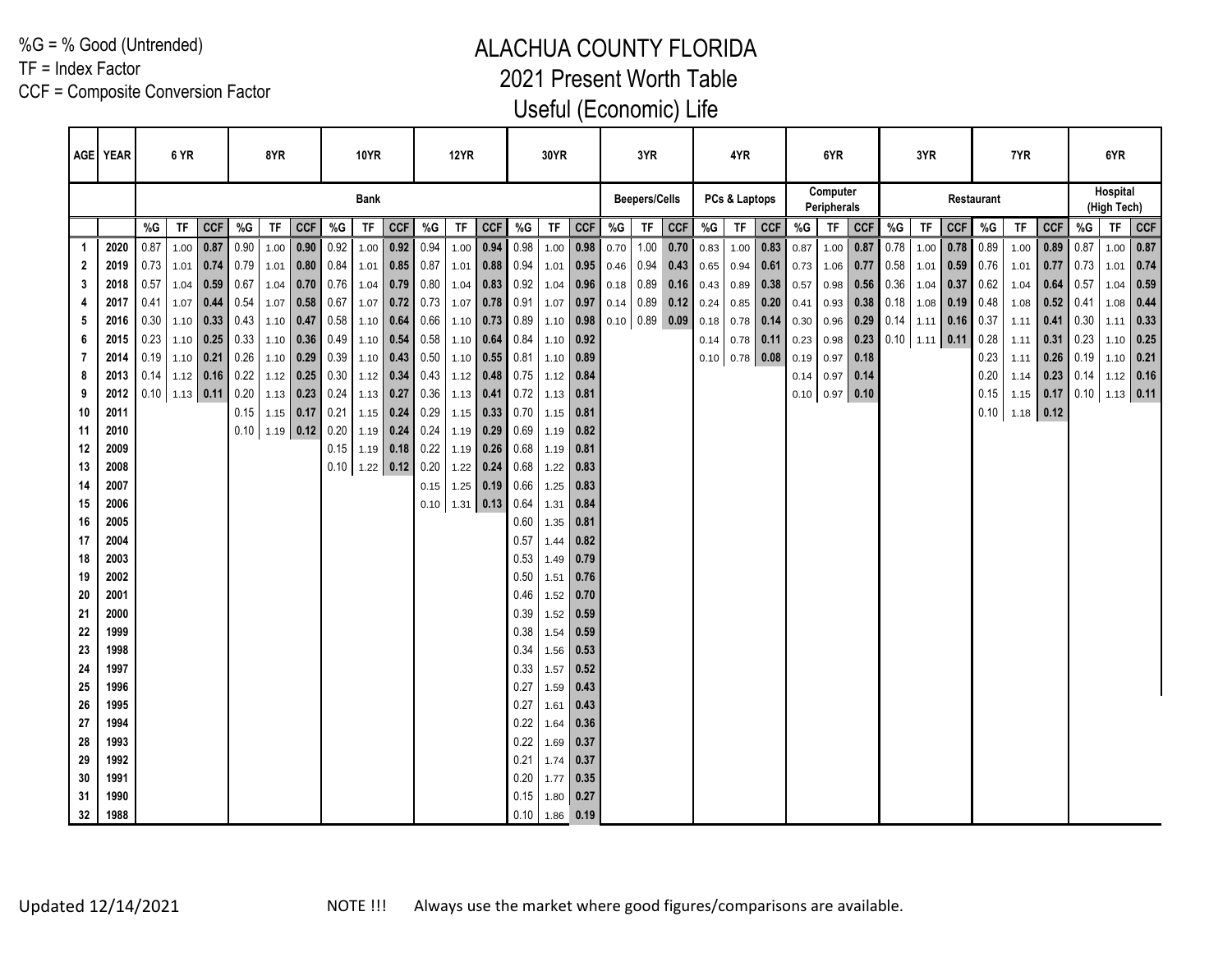TF = Index Factor

CCF = Composite Conversion Factor

|                | AGE YEAR     |      | 4YR              |            |      | 5YR  |            |      | 6YR              |            |       | 8YR           |            |       | 10Yr |            |       | 12Yr        |            |      | <b>20YR</b> |            |
|----------------|--------------|------|------------------|------------|------|------|------------|------|------------------|------------|-------|---------------|------------|-------|------|------------|-------|-------------|------------|------|-------------|------------|
|                |              |      |                  |            |      |      |            |      |                  |            |       | Communication |            |       |      |            |       |             |            |      |             |            |
|                |              | %G   | TF               | <b>CCF</b> | %G   | TF   | <b>CCF</b> | %G   | TF               | <b>CCF</b> | $\%G$ | TF            | <b>CCF</b> | $\%G$ | TF   | <b>CCF</b> | $\%G$ | TF          | <b>CCF</b> | %G   | TF          | <b>CCF</b> |
| 1              | 2020         | 0.83 | 1.00             | 0.83       | 0.85 | 1.00 | 0.85       | 0.87 | 1.00             | 0.87       | 0.90  | 1.00          | 0.90       | 0.92  | 1.00 | 0.92       | 0.94  | 1.00        | 0.94       | 0.97 | 1.00        | 0.97       |
| 2              | 2019         | 0.65 | 1.03             | 0.67       | 0.69 | 1.03 | 0.71       | 0.73 | 1.03             | 0.75       | 0.79  | 1.03          | 0.81       | 0.84  | 1.03 | 0.87       | 0.87  | 1.03        | 0.90       | 0.93 | 1.03        | 0.96       |
| 3              | 2018         | 0.43 | 1.07             | 0.46       | 0.52 | 1.07 | 0.56       | 0.57 | 1.07             | 0.61       | 0.67  | 1.07          | 0.72       | 0.76  | 1.07 | 0.81       | 0.80  | 1.07        | 0.86       | 0.90 | 1.07        | 0.96       |
| 4              | 2017         | 0.24 | 1.09             | 0.26       | 0.34 | 1.09 | 0.37       | 0.41 | 1.09             | 0.45       | 0.54  | 1.09          | 0.59       | 0.67  | 1.09 | 0.73       | 0.73  | 1.09        | 0.80       | 0.86 | 1.09        | 0.94       |
| 5              | 2016         | 0.18 | 1.10             | 0.20       | 0.23 | 1.10 | 0.25       | 0.30 | 1.10             | 0.33       | 0.43  | 1.10          | 0.47       | 0.58  | 1.10 | 0.64       | 0.66  | 1.10        | 0.73       | 0.82 | 1.10        | 0.90       |
| 6              | 2015         | 0.14 | 1.10             | 0.15       | 0.18 | 1.10 | 0.20       | 0.23 | 1.10             | 0.25       | 0.33  | 1.10          | 0.36       | 0.49  | 1.10 | 0.54       | 0.58  | 1.10        | 0.64       | 0.78 | 1.10        | 0.86       |
| $\overline{7}$ | 2014         |      | $0.10$ 1.11 0.11 |            | 0.14 | 1.11 | 0.16       | 0.19 | 1.11             | 0.21       | 0.26  | 1.11          | 0.29       | 0.39  | 1.11 | 0.43       | 0.50  | 1.11        | 0.56       | 0.74 | 1.11        | 0.82       |
| 8              | 2013         |      |                  |            | 0.10 | 1.11 | 0.11       | 0.14 | 1.11             | 0.16       | 0.22  | 1.11          | 0.24       | 0.30  | 1.11 | 0.33       | 0.43  | 1.11        | 0.48       | 0.69 | 1.11        | 0.77       |
| 9              | 2012         |      |                  |            |      |      |            |      | $0.10$ 1.12 0.11 |            | 0.20  | 1.12          | 0.22       | 0.24  | 1.12 | 0.27       | 0.36  | 1.12        | 0.40       | 0.65 | 1.12        | 0.73       |
| 10             | 2011         |      |                  |            |      |      |            |      |                  |            | 0.15  | $1.13$ 0.17   |            | 0.21  | 1.13 | 0.24       | 0.29  | 1.13        | 0.33       | 0.60 | 1.13        | 0.68       |
| 11             | 2010         |      |                  |            |      |      |            |      |                  |            | 0.10  | $1.13$ 0.11   |            | 0.20  | 1.13 | 0.23       | 0.24  | 1.13        | 0.27       | 0.55 | 1.13        | 0.62       |
| 12             | 2009         |      |                  |            |      |      |            |      |                  |            |       |               |            | 0.15  | 1.13 | 0.17       | 0.22  | 1.13        | 0.25       | 0.50 | 1.13        | 0.57       |
| 13             | 2008         |      |                  |            |      |      |            |      |                  |            |       |               |            | 0.10  | 1.14 | 0.11       | 0.20  | 1.14        | 0.23       | 0.45 | 1.14        | 0.51       |
| 14             | 2007         |      |                  |            |      |      |            |      |                  |            |       |               |            |       |      |            | 0.15  | 1.16        | 0.17       | 0.40 | 1.16        | 0.46       |
| 15             | 2006         |      |                  |            |      |      |            |      |                  |            |       |               |            |       |      |            |       | $0.10$ 1.17 | 0.12       | 0.35 | 1.17        | 0.41       |
| 16             | 2005         |      |                  |            |      |      |            |      |                  |            |       |               |            |       |      |            |       |             |            | 0.31 | 1.17        | 0.36       |
| 17             | 2004         |      |                  |            |      |      |            |      |                  |            |       |               |            |       |      |            |       |             |            | 0.27 | 1.16        | 0.31       |
| 18             | 2003         |      |                  |            |      |      |            |      |                  |            |       |               |            |       |      |            |       |             |            | 0.24 | 1.14        | 0.27       |
| 19             | 2002         |      |                  |            |      |      |            |      |                  |            |       |               |            |       |      |            |       |             |            | 0.22 | 1.12        | 0.25       |
| 20             | 2001         |      |                  |            |      |      |            |      |                  |            |       |               |            |       |      |            |       |             |            | 0.21 | 1.10        | 0.23       |
| 21             | 2000         |      |                  |            |      |      |            |      |                  |            |       |               |            |       |      |            |       |             |            | 0.20 | 1.08        | 0.22       |
| 22             | 1999         |      |                  |            |      |      |            |      |                  |            |       |               |            |       |      |            |       |             |            | 0.15 | 1.07        | 0.16       |
| 23             | 1998         |      |                  |            |      |      |            |      |                  |            |       |               |            |       |      |            |       |             |            | 0.10 | 1.05        | 0.11       |
| 24             | 1997         |      |                  |            |      |      |            |      |                  |            |       |               |            |       |      |            |       |             |            |      |             |            |
| 25             | 1996         |      |                  |            |      |      |            |      |                  |            |       |               |            |       |      |            |       |             |            |      |             |            |
| 26             | 1995         |      |                  |            |      |      |            |      |                  |            |       |               |            |       |      |            |       |             |            |      |             |            |
| 27<br>28       | 1994<br>1993 |      |                  |            |      |      |            |      |                  |            |       |               |            |       |      |            |       |             |            |      |             |            |
| 29             | 1992         |      |                  |            |      |      |            |      |                  |            |       |               |            |       |      |            |       |             |            |      |             |            |
| 30             | 1991         |      |                  |            |      |      |            |      |                  |            |       |               |            |       |      |            |       |             |            |      |             |            |
| 31             | 1990         |      |                  |            |      |      |            |      |                  |            |       |               |            |       |      |            |       |             |            |      |             |            |
| 32             | 1989         |      |                  |            |      |      |            |      |                  |            |       |               |            |       |      |            |       |             |            |      |             |            |
|                |              |      |                  |            |      |      |            |      |                  |            |       |               |            |       |      |            |       |             |            |      |             |            |